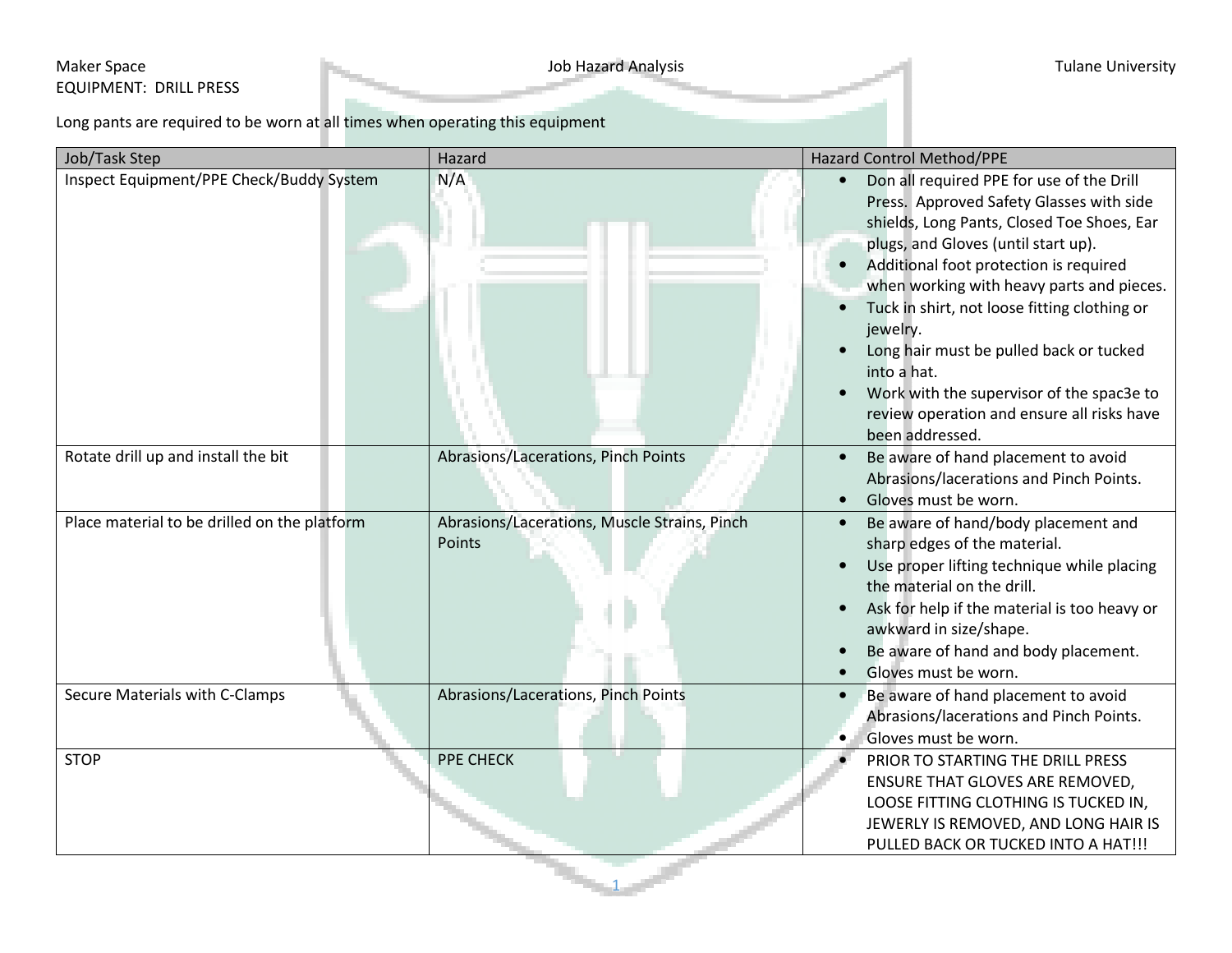| <b>Maker Space</b>                 | <b>Job Hazard Analysis</b>                                                                      | <b>Tulane University</b>                                                                                                                                                                                                                                                                                                                                                                                                                                                                                                                                                                                                           |
|------------------------------------|-------------------------------------------------------------------------------------------------|------------------------------------------------------------------------------------------------------------------------------------------------------------------------------------------------------------------------------------------------------------------------------------------------------------------------------------------------------------------------------------------------------------------------------------------------------------------------------------------------------------------------------------------------------------------------------------------------------------------------------------|
|                                    |                                                                                                 | Required PPE: Safety Glasses, Ear Plugs,<br>Closed Toe Shoes, and Long Pants                                                                                                                                                                                                                                                                                                                                                                                                                                                                                                                                                       |
| Turn on Drill Press                | Rotating Parts, Pinch Points, High Noise, and Flying<br>Debris.                                 | Be aware of hand/body placement due to<br>rotating parts/pinch point hazards.<br>Wear ear plugs to protect from loud<br>noises.<br>Wear safety glasses to prevent eye injury.                                                                                                                                                                                                                                                                                                                                                                                                                                                      |
| Pull Handle to Drill Material      | Rotating Parts, Pinch Points, High Noise, Flying<br>Debris, Hot Material, and Slipping hazards. | Be aware of hand/body placement due to<br>rotating parts/pinch point hazards.<br>• Wear ear plugs to protect from loud<br>noises.<br>Wear safety glasses to prevent eye injury.<br>If metal is being drilled and lubricate is<br>being used to prevent overheating, ensure<br>it does not spill on the floor to prevent<br>slipping.<br>Metal shavings may be hot.<br>Wear closed toe shoes to prevent burns.<br>If wood is being drilled, be aware of saw<br>dust falling on the floor and into the air.<br>Be aware of foot placement and walking<br>surfaces to prevent slipping.<br>Wear safety glasses to prevent eye injury. |
| <b>Turn off Drill Press</b>        | Ensure the Drill has completely stopped before<br>moving on.                                    | Do not touch the material or the drill bit<br>until the bit stops completely.                                                                                                                                                                                                                                                                                                                                                                                                                                                                                                                                                      |
| <b>STOP</b>                        | Ensure all required PPE is in place                                                             | Gloves must be put back on at this point to<br>$\bullet$<br>avoid being injured.                                                                                                                                                                                                                                                                                                                                                                                                                                                                                                                                                   |
| <b>Remove the Drilled Material</b> | Abrasions/Lacerations, Muscle Strains, Pinch<br>Points, High Temperature.                       | Be aware of hand/body placement and<br>sharp edges of the material.<br>Use proper lifting technique while<br>removing the material from the drill.<br>Ask for help if the material is too heavy or<br>awkward in size/shape.<br>Be aware of hand and body placement.<br>The bit and drilled material may be hot.<br>Do not touch without proper hand<br>protection.                                                                                                                                                                                                                                                                |

2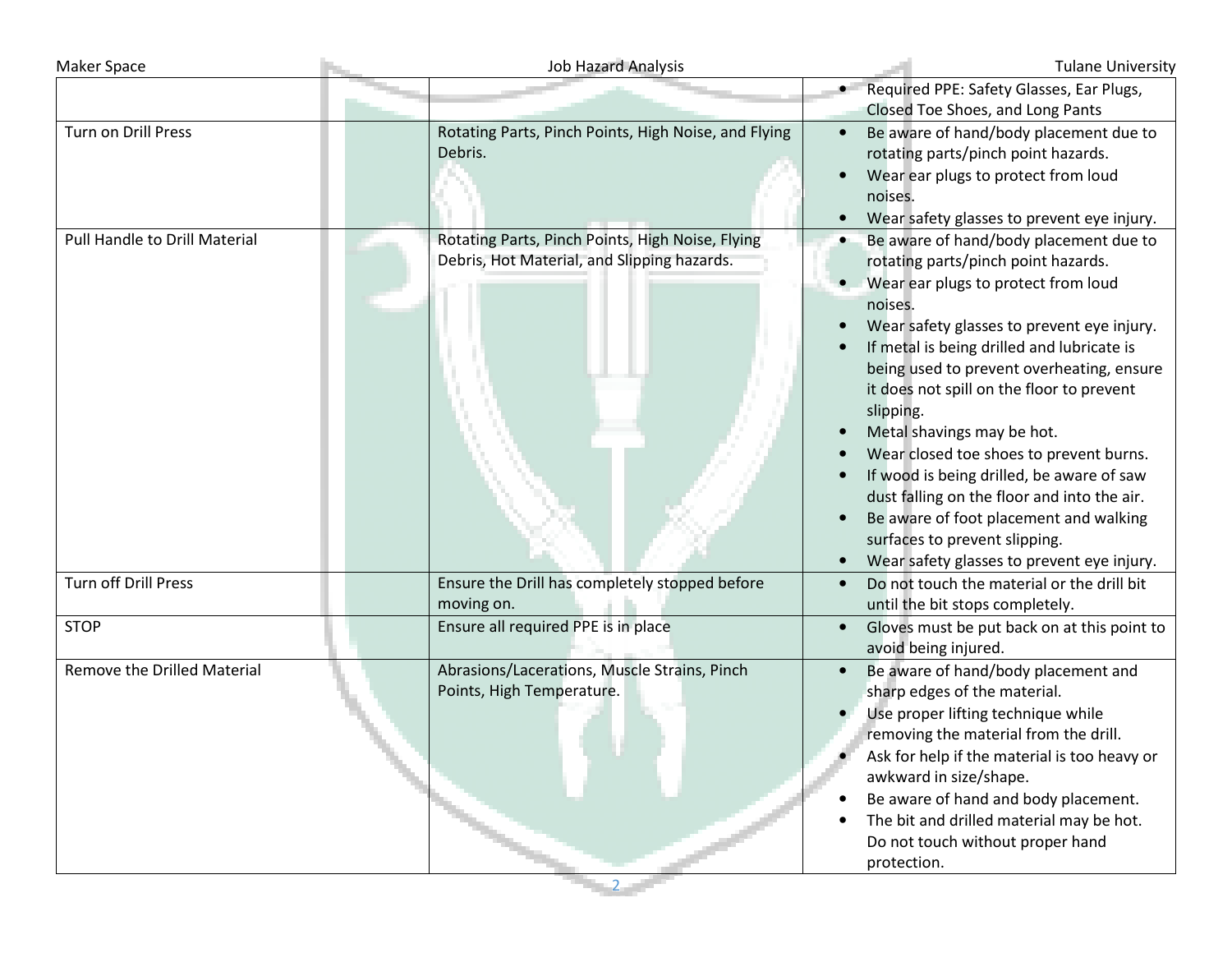| Maker Space        | <b>Job Hazard Analysis</b>                                                |                                                                                              | <b>Tulane University</b>                                                                                                                                                                                                                                                                                                                                                                                                                         |
|--------------------|---------------------------------------------------------------------------|----------------------------------------------------------------------------------------------|--------------------------------------------------------------------------------------------------------------------------------------------------------------------------------------------------------------------------------------------------------------------------------------------------------------------------------------------------------------------------------------------------------------------------------------------------|
|                    |                                                                           | Gloves must be worn.                                                                         |                                                                                                                                                                                                                                                                                                                                                                                                                                                  |
| Clean up work area | Abrasions/Lacerations, Flying Objects, Hot<br>Material, Slipping Hazards. | protection.<br>off of the ground.<br>wet from lubricant.<br>process.<br>Gloves must be worn. | Be aware of hand/body placement and<br>sharp edges of the material.<br>The bit and drilled material may be hot.<br>Do not touch without proper hand<br>Do not attempt to remove metal shavings<br>from the bit with your hands.<br>Use a shop brush to remove the shavings<br>and a broom and dust pan to pick them up<br>Some metal shaving may be sharp, hot, or<br>Wipe up any wet surface (drill<br>platform/shop floor) during the cleaning |

Lockout/Tag out information

Only Authorized Individuals who completed the appropriate Lockout/tag out training may complete lockout/tag out.

Individuals must review the MakerSpace Lockout/Tag out Procedure prior to applying locks and tags.

Before shutting down the equipment, authorized individual must have knowledge of the type and magnitude of the energy to be controlled and the methods or means to control the energy.

If your Supervision has not authorized you to perform LO/TO, you must get an Authorized Individual to do so.

- •The equipment is plugged into a wall socket not hard wired.
- •After notifications have been made, the authorized individual may unplug the printer and apply the can cover over the plug and apply the lock.

3

- •The key must stay in the possession of the authorized individual at all times.
- • The tag must be filled out completely with the following;
	- oName
	- oContact information
	- oDate
	- oReason for LO/TO